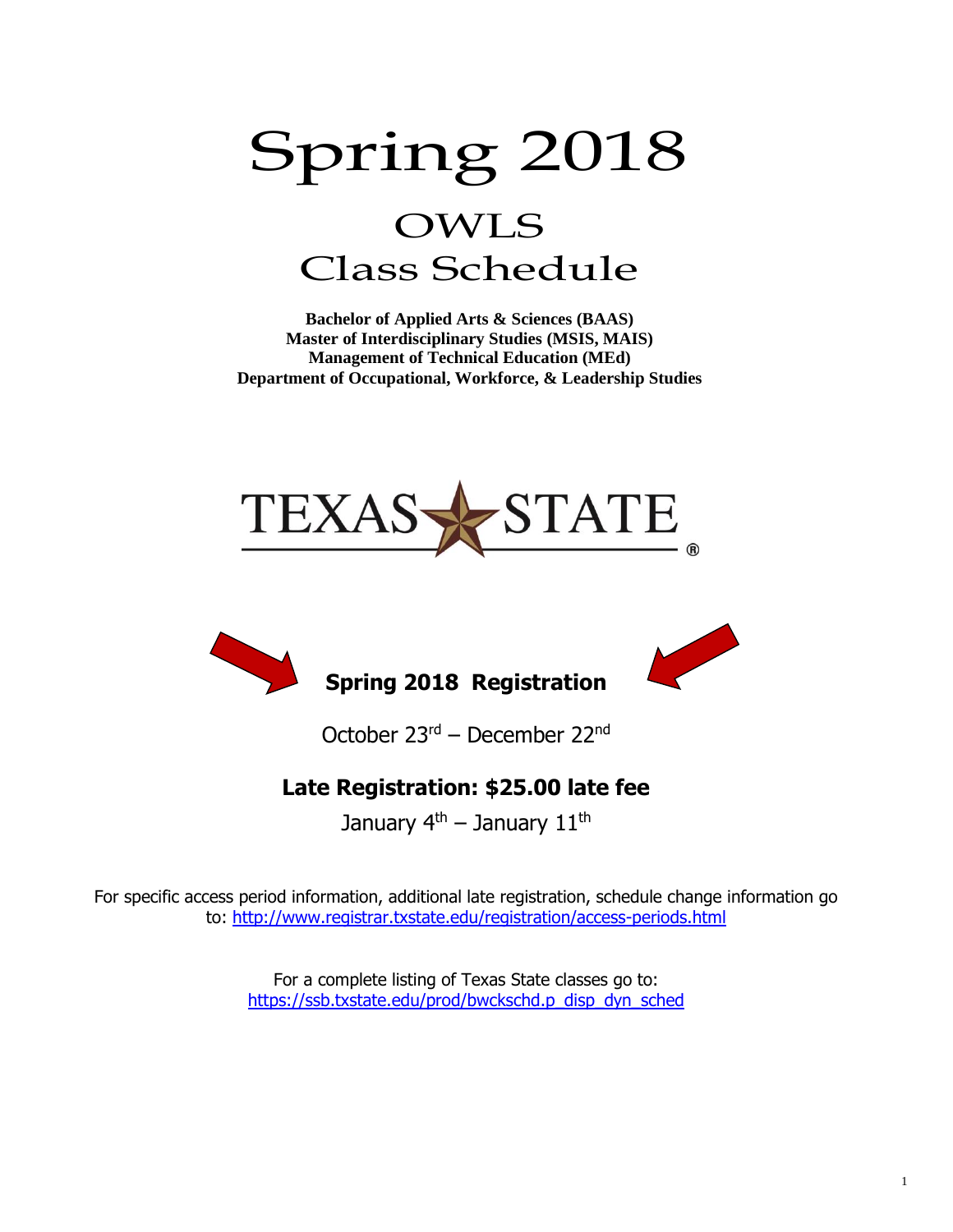### **Important Information and Announcements**

**Please include your Texas State ID (A0…..) on all e-mails.**

#### **DEGREE CANDIDATES**

Students in their **last semester** must apply for graduation online. To do so, go to [http://www.catsweb.txstate.edu/.](http://www.catsweb.txstate.edu/) Click Students then Apply for Graduation under "Academic Records". NOTE: graduation application is not available until January 16, 2018.

**Deadline to Apply for Graduation:** Friday, March 9, 2018

**Commencement Schedule**: Spring 2018, Friday, May 11, 2018 at 2:00 pm

#### **GRADUATE STUDENTS – MSIS, MAIS, & MEd**

In addition to applying for graduation as listed above graduate students must also apply for the Comprehensive Examination. Go to [www.owls.txstate.edu,](http://www.owls.txstate.edu/) click on Resources, then Student Resources, then Application for Comprehensive Examination. Complete the application and email to  $\frac{owls@t x state.edu}{}$ . Deadline to apply is the same as the deadline to apply for graduation.

#### **TEXAS STATE E-MAIL ACCOUNT**

Students are **REQUIRED** to obtain a Texas State e-mail account. Those students who do not have a Texas State e-mail account will not receive emergency information, updates or announcements from the department. Students who are currently enrolled can obtain an account online by going to [http://www.catsweb.txstate.edu/,](http://www.catsweb.txstate.edu/) click on Students then "Activate My NetID" under Online Services. Check your BobcatMail daily.

#### **SCHEDULE OF CLASSES**

The official schedule of classes and registration instructions can be found in Catsweb [http://www.catsweb.txstate.edu/students.html.](http://www.catsweb.txstate.edu/students.html) If any course information varies from this schedule and the official schedule of classes, **please refer to this schedule for correct dates, times, etc.** 

#### **OCED 4360 and OCED 4361**

**OCED 4360 and 4361 are taken in the semester you graduate and should be the ONLY classes you take.**

### **Deadline is October 20, 2017 at 5:00pm**

to submit the BAAS Capstone Application for Enrollment in OCED 4360/4361 to [owls@txstate.edu](mailto:owls@txstate.edu)

### **NEW**

**CLEP/DSST Examinations AND/OR Correspondence Courses may NOT be taken in the last semester of the degree.**

#### **The Capstone Orientation has three required steps:**

| Step 1 | Students must review the BAAS Capstone Orientation Video –                              |  |  |  |  |
|--------|-----------------------------------------------------------------------------------------|--|--|--|--|
|        | http://www.owls.txstate.edu/undergraduate-degrees/BAAS-Capstone.html                    |  |  |  |  |
| Step 2 | Getting Started with the BAAS Capstone Apply Process – download all document and review |  |  |  |  |

**Step 3** Attend a Writing Capstone Objectives Workshop – there are only 4:

Tuesday, September 26, 2017, Round Rock Campus - Avery Building, room 211 - 6:30pm Thursday - September 28, 2017, Texas State Campus - Pedernales Building, room 114 - 6:30pm Monday - October 2, 2017, Round Rock Campus - Avery Building, room 211 - 6:30pm Wednesday - October 4, 2017, Texas State Campus - Pedernales Building, room 114 - 6:30pm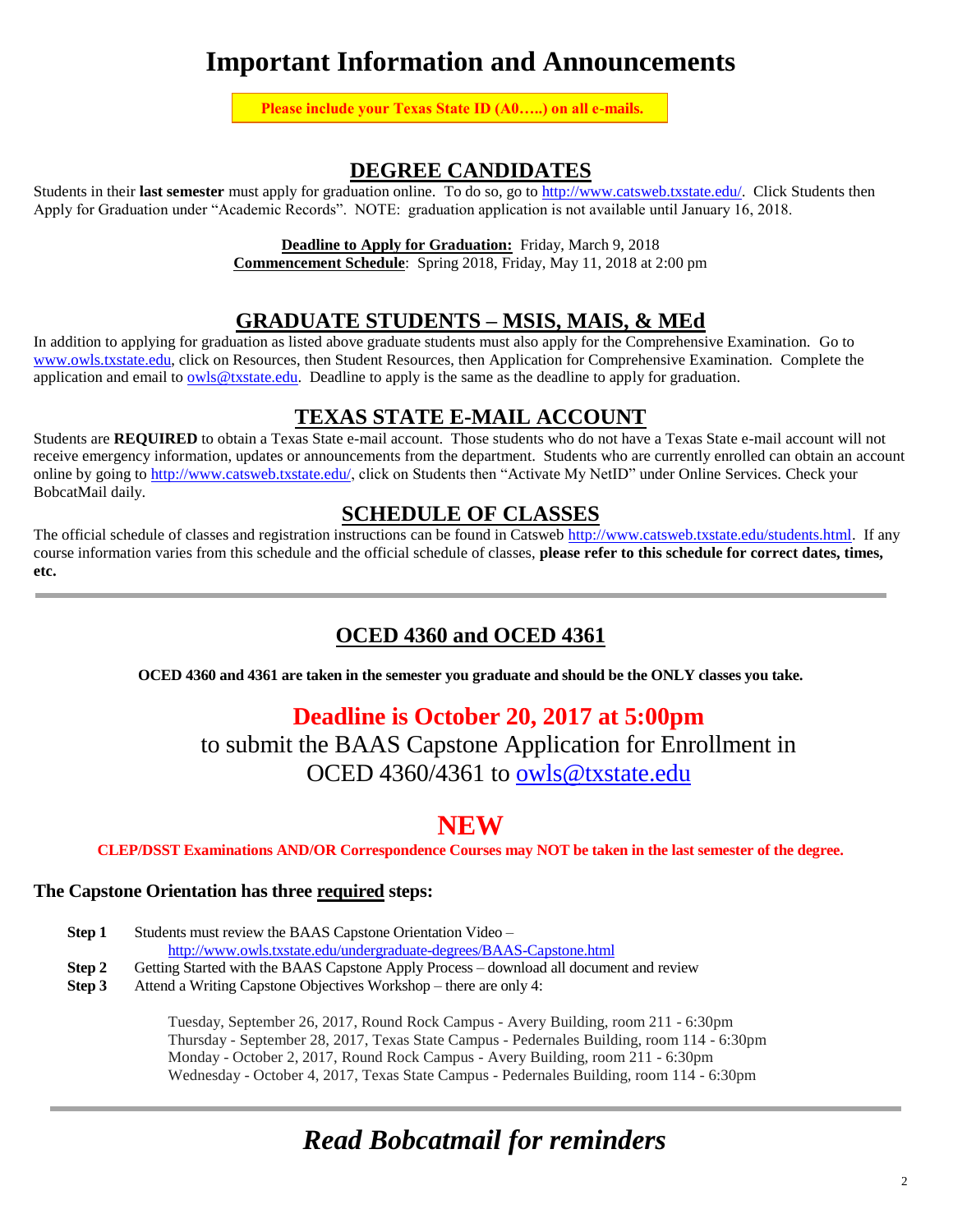### **CRITICAL UNDERGRADUATE INFORMATION**

- Twenty-four of the last thirty hours must be taken with Texas State.
- An individual must have a minimum of twenty-four advanced hours with Texas State and an overall total of thirty-six advanced hours to graduate.
- A minimum of 120 hours is required for the degree.
- Up to 6 semester hours may be taken at the junior college after obtaining the initial 66 hours and/or are in the last 30 hours of degree completion. **This must be with the Departmental Chair's written permission. Students must complete the Petition to Return to Another Institution and must be submitted 30 days prior to campus registration.** The petition can be found at **[www.owls.txstate.edu](http://www.owls.txstate.edu/)**, click on resources, then student resources, then Petition to Return to Another Institution. Students must have completed CTE3313E/OCED 4350 and have a finalized degree plan on file to submit the petition.
- Students should consider the correspondence option prior to requesting a return to the junior college.
- A maximum of thirty semester hours for Texas State credit may be completed through a combination of correspondence and extension courses. Ex: if a student enrolls in the Certified Public Manager Program and completes the 21 hour program, then the student would be eligible to take only 9 hours by Correspondence.

#### **RETURNING TO A JUNIOR COLLEGE**

If a student desires to return to a junior college and has over 66 junior college hours and/or is in the last 30 hours of completion of the BAAS degree, written permission **must be** requested 30 days before the semester begins. Petition forms may be obtained on our web site at **[www.owls.txstate.edu](http://www.owls.txstate.edu/)**, click on Resources, then Student Resources, then Petition to Return to Another Institution. Students must have a signed official degree audit on file in order to process request.

#### **SUBSTITUTION OF COURSES**

Students must enroll **ONLY** in classes specifically listed on their DAR (degree audit or degree plan). To request a substitution, students must contact one of the OWLS advisors. Requests for substitutions must be received at least two weeks before registration. Courses that are taken that are not specifically listed on the DAR once it has been approved will automatically be placed in the electives. DO NOT take any courses not listed on the DAR without prior approval from the Chair. **ADVISORS CANNOT APPROVE COURSE SUBSTITUTIONS**. Please note: requests for substitutions does not constitute approval! Students should allow at least two weeks for a response. Valid reasons for substitutions are: 1) course is no longer in the department inventory; 2) student is prohibited from enrolling in the course due to change in department rules which makes the student ineligible and; 3) student is in the last semester of the degree and no other option exists, including correspondence courses.

#### **IMPORTANT DATES**

Please refer to the Academic Calendar at **<http://www.registrar.txstate.edu/persistent-links/academic-calendar.html>** for payment deadlines and other important information/deadlines.

#### **CORRESPONDENCE COURSES**

Undergraduate students may take up to 18 semester hours by correspondence. However, if the student is also taking courses by Extension then the maximum allowable hours for correspondence will be reduced so the student does not go over the rule "maximum of 30 semester hours for Texas State credit may be completed through a combination of correspondence and extension courses". Students have up to 9 months to complete the courses, and tests may be administered at remote locations. Listing of courses offered can be found at <http://www.correspondence.txstate.edu/>

#### **THE NATIONAL CERTIFIED PUBLIC MANAGER (CPM) PROGRAM FOR TEXAS**

See the undergraduate or graduate catalogs and the academic degree advisor for more details about applying CPM courses to a TEXAS STATE academic degree program. Please contact the Director of the Texas State Public Service Academy, Dr. Howard R. Balanoff at hb02@txstate.edu to verify academic course equivalents, room assignments and the specific dates and times for courses offered in the program or on the internet at www.txstate.edu/cpm/. These course selections may be approved for inclusion in both the BAAS and MSIS programs (7 courses for undergraduate credit and 4 courses for graduate credit).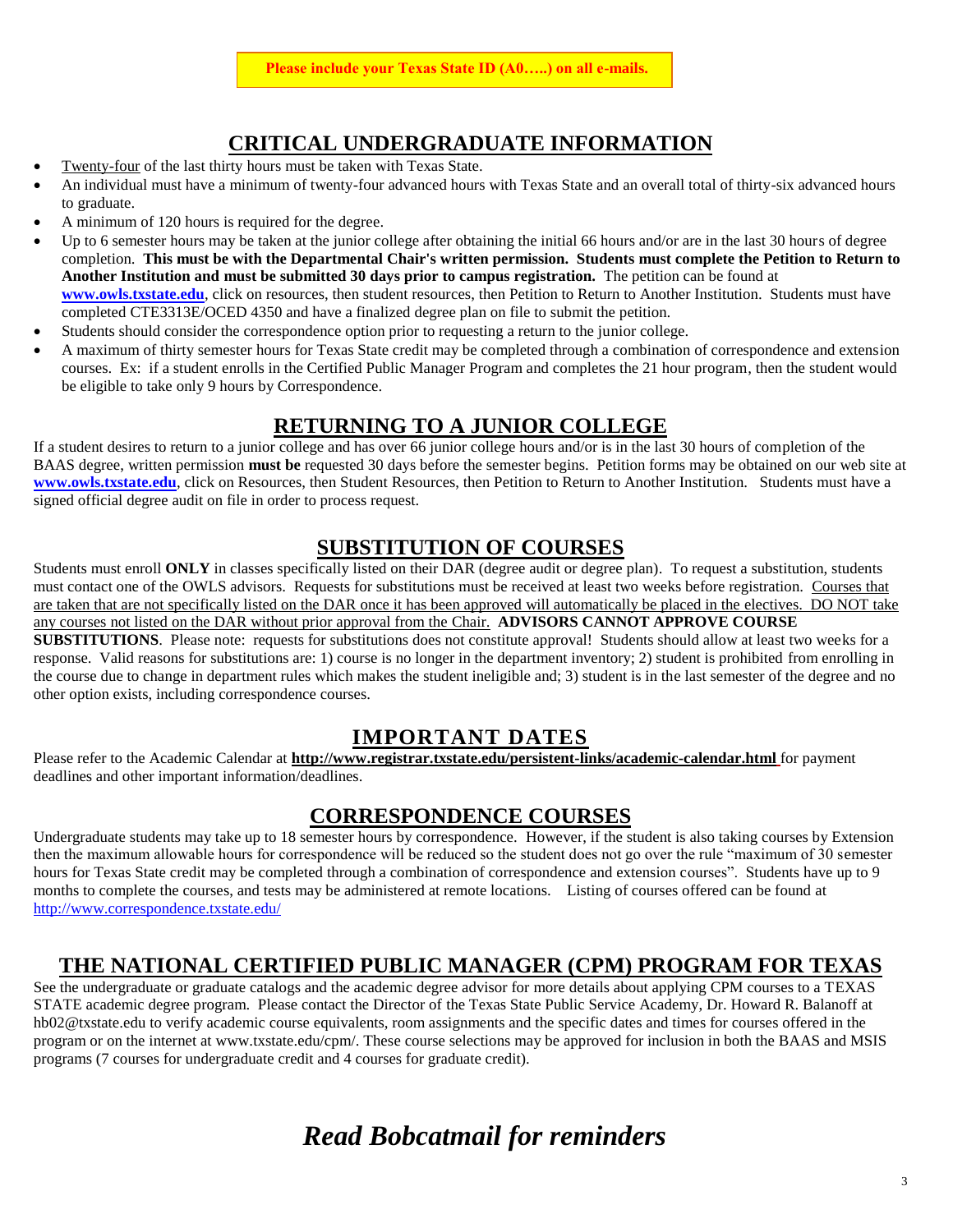# **Spring 2018**

#### CTE = Career and Technical Education OCED = Occupational Education

### **UNDERGRADUATE COURSES**

| CRN # | Location   | Days       | Course Prefix/No.                        | Course Title                                                                                                                                                                    | Time    | Building, Room | Instructor    |
|-------|------------|------------|------------------------------------------|---------------------------------------------------------------------------------------------------------------------------------------------------------------------------------|---------|----------------|---------------|
|       |            |            | <u> January 16, 2018 – March 5, 2018</u> |                                                                                                                                                                                 |         |                |               |
| 33963 | <b>RRC</b> | W          | <b>CTE</b><br>3322.251                   | Teaching/Training as a Profession<br>Taught via internet with 3 required meetings on 1/17, 2/7, and 2/28 in Round Rock                                                          | 630-920 | AVRY, TBA      | DeVirgilio    |
| 37544 | ARR        | <b>ARR</b> | <b>CTE</b>                               | 3304.251 Human Relations<br>Taught via internet - no required meetings                                                                                                          | NA      | NA             | Springer      |
| 39457 | ARR        | <b>ARR</b> | <b>CTE</b>                               | 3313A.251 Special Needs<br>Taught via internet - no required meetings                                                                                                           | NA      | NA             | Staff         |
| 32534 | ARR        | <b>ARR</b> | MC<br>3367.280                           | Advertising<br>Taught via internet – must e-mail $pg02@txstate.edu$ for approval to register                                                                                    | NA      | NA             | <b>Bowers</b> |
| 32570 | ARR        | ARR        | <b>SOCI</b>                              | 3300.280 Principles of Sociology<br>Taught via internet - must e-mail pg02@txstate.edu for approval to register                                                                 | NA      | NA             | Lamb-Weber    |
| 35728 | <b>RRC</b> | W          | <b>CTE</b>                               | 3313E.251 Introduction to Interdisciplinary Studies<br>Corequisite for OCED 4350-Taught via internet with required meetings on 1/17, 1/24 and 2/14 in Round Rock                | 630-920 | AVRY, ARR      | Gottschall    |
| 35729 | <b>ARR</b> | <b>ARR</b> | <b>CTE</b>                               | 3313E.252 Introduction to Interdisciplinary Studies<br>Corequisite for OCED 4350-Taught via internet - no required meetings.                                                    | NA      | NA             | Ashford       |
| 35730 | <b>ARR</b> | W          | <b>CTE</b>                               | 3313E.253 Introduction to Interdisciplinary Studies<br>Corequiste for OCED 4350-Taught via internet with required meetings via ZOOM or ADOBE CONNECT on 1/17, 1/31, 2/21        | 630-920 | NA             | Cherrstrom    |
| 35731 | ARR        | ARR        | <b>CTE</b>                               | 3313E.254 Introduction to Interdisciplinary Studies<br>Corequisite: CTE 3313E; Taught via internet - no required meetings                                                       | NA      | NA             | Sherron       |
| 36142 | <b>RRC</b> | W          | <b>OCED</b>                              | 4111.D01 Independent Study in OCED<br>Prerequisite: Concurrent enrollment or completion of OCED 4350;<br>Taught via internet with required meetings 1/17 and 1/24 in Round Rock | 530-620 | AVRY, ARR      | Sherron       |
| 36143 | ARR        | <b>ARR</b> | <b>OCED</b>                              | 4111.D02 Independent Study in OCED<br>Prerequisite: Concurrent enrollment or completion of OCED 4350<br>Taught via internet - no required meetings                              | NA      | NA             | Sherron       |
| 36144 | ARR        | <b>ARR</b> | <b>OCED</b>                              | 4111.D03 Independent Study in OCED<br>Prerequisite: Concurrent enrollment or completion of OCED 4350<br>Taught via internet – no required meetings                              | NA      | NA             | Sherron       |
| 32564 | <b>RRC</b> | T          | <b>OCED</b>                              | 4360.251 BAAS Capstone Part 1<br>Required meetings on 1/23 and 1/30 in Round Rock                                                                                               | 630-920 | AVRY, TBA      | <b>Staff</b>  |
| 32565 | <b>CAM</b> | T          | <b>OCED</b>                              | 4360.252 BAAS Capstone Part 1<br>Required meetings on 1/23 and 1/30 in San Marcos                                                                                               | 630-920 | PED, 114       | Harkins       |
| 32566 | <b>RRC</b> | T          | <b>OCED</b>                              | 4360.253 BAAS Capstone Part 1<br>Required meetings on 1/23 and 1/30in Round Rock                                                                                                | 630-920 | AVRY, TBA      | <b>Staff</b>  |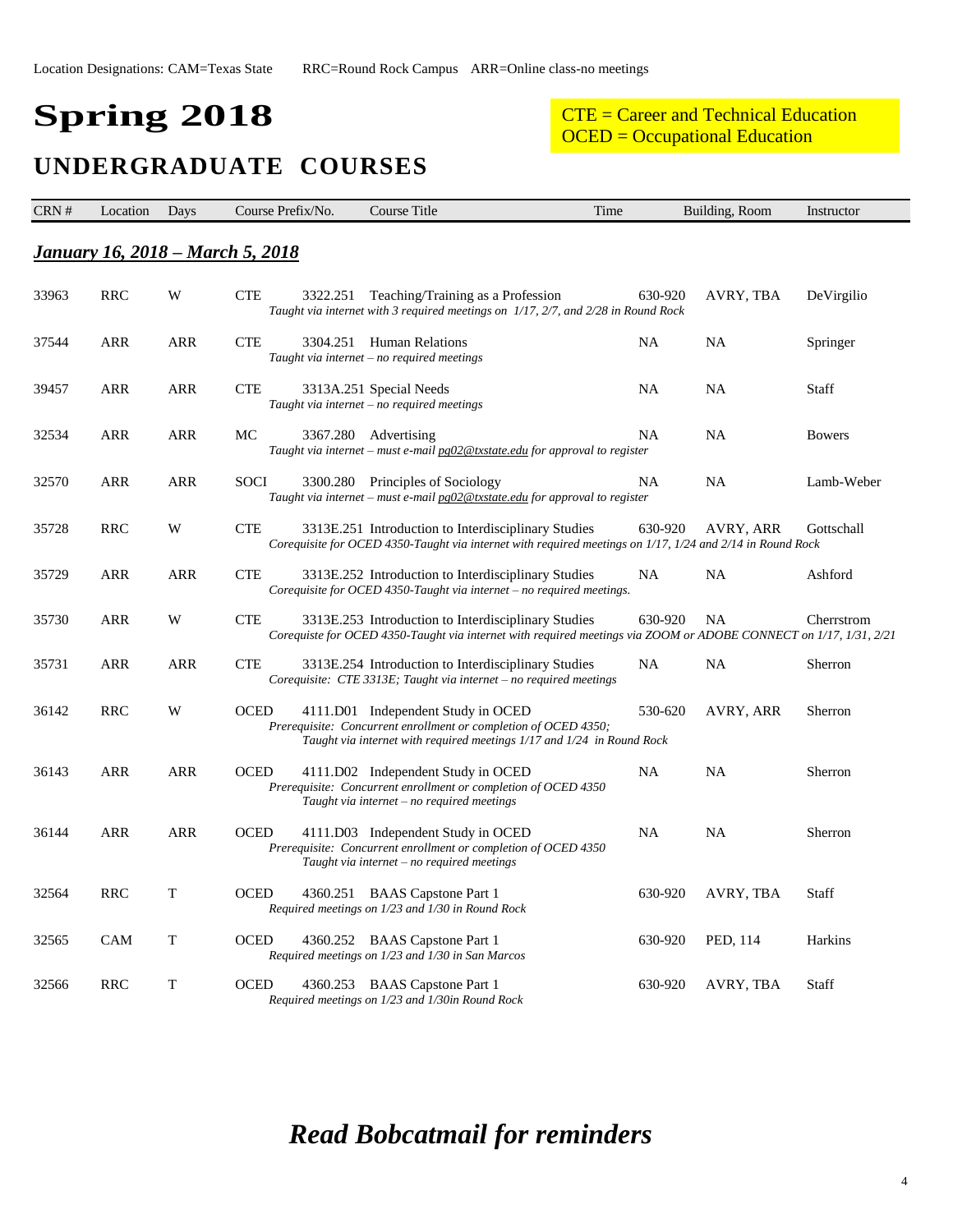# **Spring 2018**

# **UNDERGRADUATE COURSES**

CTE = Career and Technical Education OCED = Occupational Education

| CRN #                                 | Location                            | Days       | Course Prefix/No.       | Course Title                                                                                                                                          | Time      | Building, Room | Instructor   |
|---------------------------------------|-------------------------------------|------------|-------------------------|-------------------------------------------------------------------------------------------------------------------------------------------------------|-----------|----------------|--------------|
|                                       | <u> March 6, 2018 – May 9, 2018</u> |            |                         |                                                                                                                                                       |           |                |              |
| 33964                                 | <b>ARR</b>                          | ARR        | <b>CTE</b><br>3340.251  | Occupational Skills for 21 <sup>st</sup> Century<br>Taught via internet with no required meetings                                                     | NA        | NA             | Grams        |
| 34686                                 | <b>RRC</b>                          | R          | <b>CTE</b>              | 3381.251 Instr Strategies Bus Office Trng Program<br>Taught via internet with 3 required meetings on 3/8, 3/22, and 4/5 in Round Rock                 | 630-920   | AVRY, TBA      | Gibson       |
| 34688                                 | ARR                                 | ARR        | <b>CTE</b>              | 3313C.251 Entrepreneurship<br>Taught via internet with no required meetings                                                                           | NA        | NA             | Ashford      |
| 32527                                 | ARR                                 | <b>ARR</b> | MC                      | 3343.280 Introduction to Public Relations<br>Taught via internet – must e-mail $pg02@txstate.edu$ for approval to register                            | NA        | NA             | Oskam        |
| 30656                                 | ARR                                 | <b>ARR</b> | <b>SOCI</b><br>3325.280 | Social Deviance<br>Taught via internet - must e-mail pg02@txstate.edu for approval to register                                                        | NA        | NA             | Lamb-Weber   |
| 34684                                 | RRC                                 | W          | <b>OCED</b><br>4350.251 | Adult Development & Career Planning<br>Coerequisite: CTE 3313E; Taught via internet with required meetings 3/7, 4/4 and 5/2 in Round Rock             | 630-920   | AVRY, ARR      | Gottschall   |
| 34685                                 | <b>ARR</b>                          | <b>ARR</b> | <b>OCED</b>             | 4350.252 Adult Development & Career Planning<br>Corequisite: CTE 3313E; Taught via internet - no required meetings                                    | <b>NA</b> | NA             | <b>Staff</b> |
| 30112                                 | <b>ARR</b>                          | W          | <b>OCED</b><br>4350.253 | Adult Development & Career Planning<br>Corequisite: CTE 3313E; Taught via internet with required meetings via ZOOM or ADOBE CONNECT 3/7, 4/4, and 5/2 | 630-920   | NA.            | Ashford      |
| 30113                                 | ARR                                 | ARR        | <b>OCED</b>             | 4350.254 Adult Development & Career Planning<br>Corequisite: CTE 3313E; Taught via internet - no required meetings                                    | NA        | <b>NA</b>      | Staff        |
| 32567                                 | <b>RRC</b>                          | T          | <b>OCED</b>             | 4361.251 BAAS Capstone Part 2<br>Required meeting on 3/6 in Round Rock                                                                                | 630-920   | AVRY, TBA      | <b>Staff</b> |
| 32568                                 | <b>CAM</b>                          | T          | <b>OCED</b>             | 4361.252 BAAS Capstone Part 2<br>Required meeting on 3/6 in San Marcos                                                                                | 630-920   | PED, 114       | Harkins      |
| 32569                                 | <b>RRC</b>                          | T          | <b>OCED</b>             | 4361.253 BAAS Capstone Part 2<br>Required meeting on 3/6 in Round Rock                                                                                | 630-920   | AVRY, TBA      | Staff        |
| <u>January 16, 2018 – May 9, 2018</u> |                                     |            |                         |                                                                                                                                                       |           |                |              |
| 32586                                 | <b>RRC</b>                          | W          | <b>OCED</b><br>3310.251 | Human Problems in the Workplace<br>Taught via internet with 3 required meetings on 1/17, 3/21 and 4/25 in Round Rock                                  | 630-920   | AVRY. ARR      | Staff        |
| 33965                                 | <b>ARR</b>                          | <b>ARR</b> | <b>CTE</b><br>3323.251  | <b>Technology Applications</b><br>Taught via internet with no required meetings                                                                       | <b>NA</b> | NA             | Eichler      |
| 37948                                 | ARR                                 | ARR        | <b>CA</b>               | 3342.280 Consumer Law<br>Taught via internet – must e-mail $pg02@txstate.edu$ for approval to register                                                | NA        | NA             | Davis        |